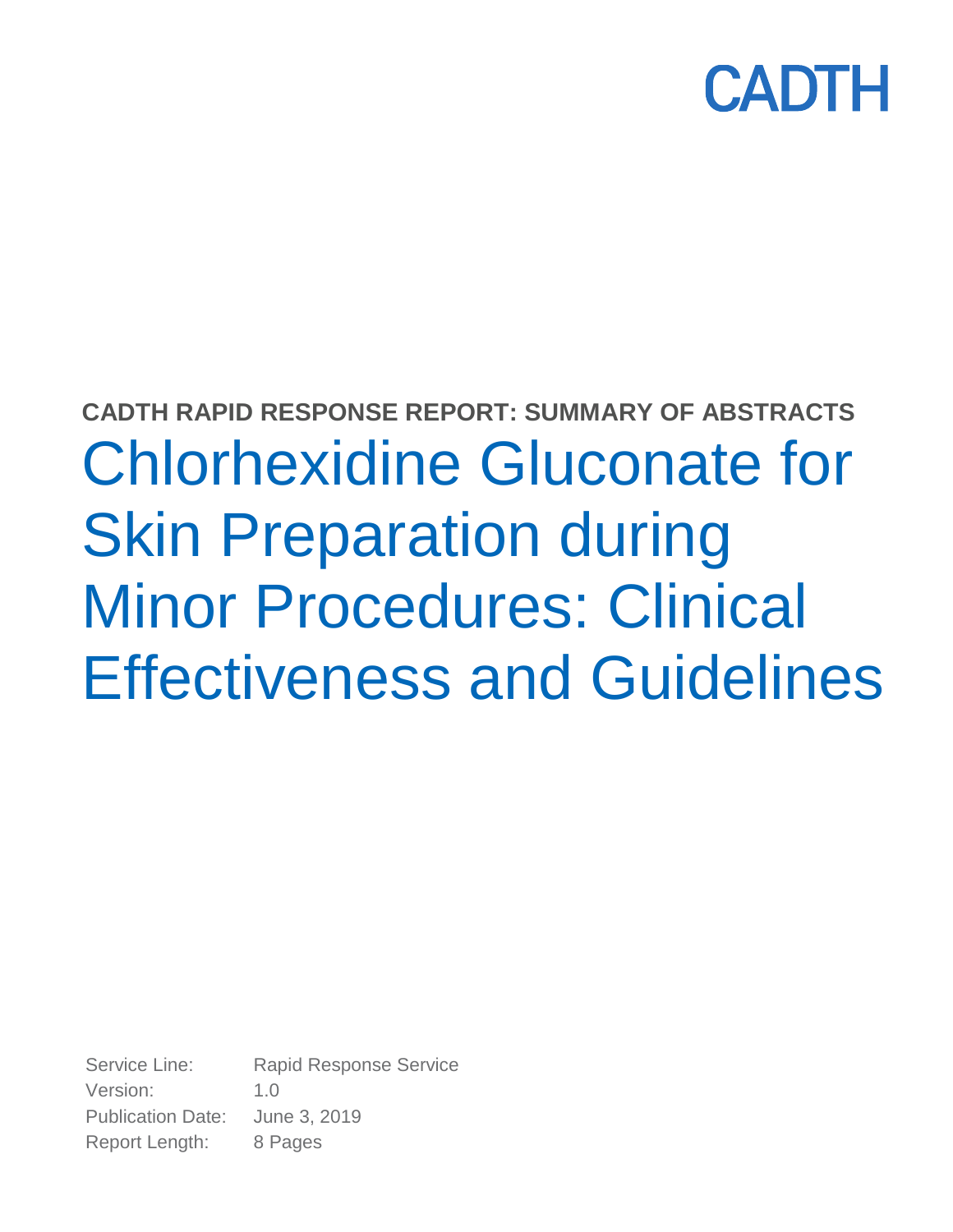#### **Authors:** Ke Xin Li, Suzanne McCormack

**Cite As:** *Chlorhexidine Gluconate for Skin Preparation During Minor Procedures: Clinical Effectiveness and Guidelines*. Ottawa: CADTH; 2019 June. (CADTH rapid response report: summary of abstracts).

**Disclaimer:** The information in this document is intended to help Canadian health care decision-makers, health care professionals, health systems leaders, and policy-makers make well-informed decisions and thereby improve the quality of health care services. While patients and others may access this document, the document is made available for informational purposes only and no representations or warranties are made with respect to its fitness for any particular purpose. The information in this document should not be used as a substitute for professional medical advice or as a substitute for the application of clinical judgment in respect of the care of a particular patient or other professional judgment in any decision-making process. The Canadian Agency for Drugs and Technologies in Health (CADTH) does not endorse any information, drugs, therapies, treatments, products, processes, or services.

While care has been taken to ensure that the information prepared by CADTH in this document is accurate, complete, and up-to-date as at the applicable date the material was first published by CADTH, CADTH does not make any guarantees to that effect. CADTH does not guarantee and is not responsible for the quality, currency, propriety, accuracy, or reasonableness of any statements, information, or conclusions contained in any third-party materials used in preparing this document. The views and opinions of third parties published in this document do not necessarily state or reflect those of CADTH.

CADTH is not responsible for any errors, omissions, injury, loss, or damage arising from or relating to the use (or misuse) of any information, statements, or conclusions contained in or implied by the contents of this document or any of the source materials.

This document may contain links to third-party websites. CADTH does not have control over the content of such sites. Use of third-party sites is governed by the third-party website owners' own terms and conditions set out for such sites. CADTH does not make any guarantee with respect to any information contained on such third-party sites and CADTH is not responsible for any injury, loss, or damage suffered as a result of using such third-party sites. CADTH has no responsibility for the collection, use, and disclosure of personal information by third-party sites.

Subject to the aforementioned limitations, the views expressed herein do not necessarily reflect the views of Health Canada, Canada's provincial or territorial governments, other CADTH funders, or any third-party supplier of information.

This document is prepared and intended for use in the context of the Canadian health care system. The use of this document outside of Canada is done so at the user's own risk.

This disclaimer and any questions or matters of any nature arising from or relating to the content or use (or misuse) of this document will be governed by and interpreted in accordance with the laws of the Province of Ontario and the laws of Canada applicable therein, and all proceedings shall be subject to the exclusive jurisdiction of the courts of the Province of Ontario, Canada.

The copyright and other intellectual property rights in this document are owned by CADTH and its licensors. These rights are protected by the Canadian *Copyright Act* and other national and international laws and agreements. Users are permitted to make copies of this document for non-commercial purposes only, provided it is not modified when reproduced and appropriate credit is given to CADTH and its licensors.

**About CADTH:** CADTH is an independent, not-for-profit organization responsible for providing Canada's health care decision-makers with objective evidence to help make informed decisions about the optimal use of drugs, medical devices, diagnostics, and procedures in our health care system.

**Funding:** CADTH receives funding from Canada's federal, provincial, and territorial governments, with the exception of Quebec.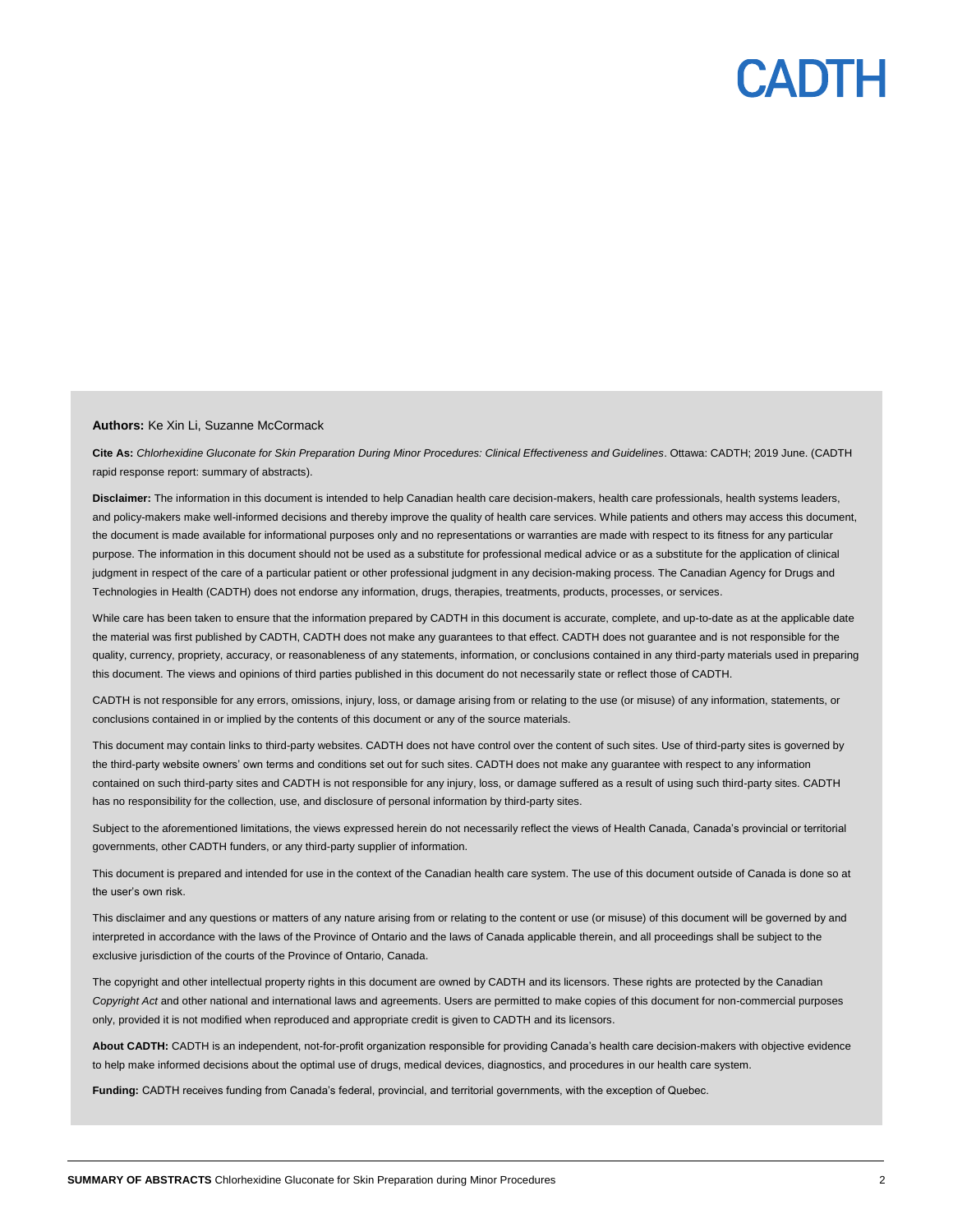## **Research Questions**

- 1. What is the clinical effectiveness of chlorhexidine gluconate wipes for adults undergoing skin preparation for minor procedures?
- 2. What are the evidence-based guidelines associated with skin preparation during minor procedures?

## **Key Findings**

Two systematic reviews with meta-analyses, one systematic review, one non-randomized trial, and three evidence-based guidelines were identified regarding chlorhexidine gluconate for skin preparation during minor procedures.

### **Methods**

A limited literature search was conducted by an information specialist on key resources including PubMed, the Cumulative Index to Nursing and Allied Health Literature (CINAHL), the Cochrane Library, University of York Centre for Reviews and Dissemination (CRD), Canadian and major international health technology agencies, as well as a focused Internet search. The search strategy was comprised of both controlled vocabulary, such as the National Library of Medicine's MeSH (Medical Subject Headings), and keywords. The main search concepts were chlorhexidine and skin preparation for minor procedures. Search filters were applied to limit retrieval to guidelines for Q2 only. The search was also limited to English language documents published between January 1, 2009 and May 15, 2019. Internet links were provided, where available.

### **Selection Criteria**

One reviewer screened citations and selected studies based on the inclusion criteria presented in Table 1.

| <b>Population</b>    | Adults undergoing skin preparation for minor procedures (e.g., intravenous insertion, drawing blood, core<br>biopsies, other procedures performed outside of the operating room)   |  |  |
|----------------------|------------------------------------------------------------------------------------------------------------------------------------------------------------------------------------|--|--|
| <b>Intervention</b>  | Chlorhexidine gluconate swabs/wipes                                                                                                                                                |  |  |
| <b>Comparator</b>    | Q1: Alcohol; Other swab preparations (e.g., povidone-iodine); No treatment<br>Q2: No comparator                                                                                    |  |  |
| <b>Outcomes</b>      | Q1: Clinical effectiveness (e.g., prevention of skin infections, ease or speed of drying) and safety (e.g.,<br>clinical benefit or harm [e.g., skin irritation])<br>Q2: Guidelines |  |  |
| <b>Study Designs</b> | Health technology assessments, systematic reviews, meta-analyses, randomized controlled trials, non-<br>randomized trials, evidence-based guidelines                               |  |  |

### **Table 1: Selection Criteria**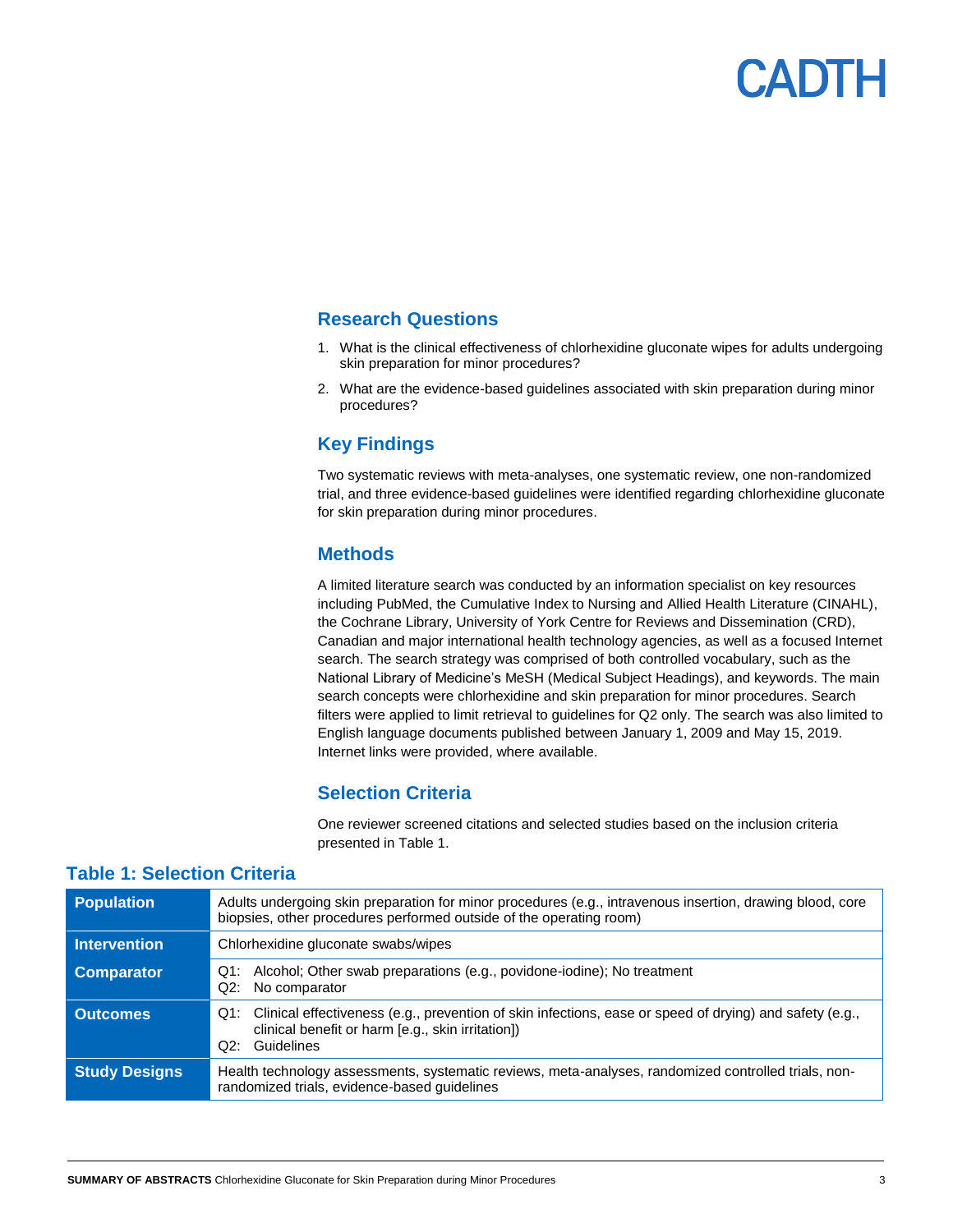### **Results**

Rapid Response reports are organized so that the higher quality evidence is presented first. Therefore, health technology assessment reports, systematic reviews, and meta-analyses are presented first. These are followed by randomized controlled trials, non-randomized studies, and evidence-based guidelines.

Two systematic reviews with meta-analyses, one systematic review and one nonrandomized trial were identified regarding chlorhexidine gluconate for skin preparation during minor procedures. In addition, three evidence-based guidelines were identified. No health technology assessment reports or randomized controlled trials were identified.

Additional references of potential interest are provided in the appendix.

## **Overall Summary of Findings**

Three systematic reviews<sup>1-3</sup> (two with meta-analyses,)<sup>1,3</sup> and one non-randomized trial<sup>4</sup> were identified regarding chlorhexidine gluconate for skin preparation during minor procedures. A wide range of health outcomes were reported and the conclusions were inconsistent.1-4 Detailed study characteristics are provided in Table 2.

Three evidence-based guidelines<sup>5-7</sup> were identified regarding chlorhexidine gluconate for skin preparation during minor procedures. The 2017 American College of Radiology (ACR) guideline<sup>5</sup> recommended that prior to central venous catheters insertion and during dressing changes, concentrations greater than 0.5% chlorhexidine preparation with alcohol should be used for antiseptic skin preparation. The 2017 National Institute for Health Care and Excellence (NICE) guideline<sup>6</sup> recommended that before inserting a peripheral vascular access device or a peripherally inserted central catheter, the skin at the insertion site should be cleaned with chlorhexidine gluconate in  $70\%$  alcohol. $6$  The 2017 guideline by American Society of Anesthesiologists (ASA) Task Force on Infectious Complications Associated with Neuraxial Techniques and the American Society of Regional Anesthesia and Pain Medicine<sup>7</sup> reported that the ASA members had no preference for povidone-iodine with or without alcohol, or chlorhexidine with or without alcohol, while the consultants indicate a preference for chlorhexidine with alcohol as a skin preparation solution.

| <b>First Author,</b><br><b>Publication</b><br>Year.<br><b>Country</b> | <b>Study Designs,</b><br><b>Number of Studies</b><br>Included and<br><b>Population</b><br><b>Characteristics</b> | <b>Intervention and</b><br>Comparator(s)                                                               | <b>Outcomes</b>         | <b>Conclusions</b>                                                                                                                                                                                                                                                                                    |  |  |
|-----------------------------------------------------------------------|------------------------------------------------------------------------------------------------------------------|--------------------------------------------------------------------------------------------------------|-------------------------|-------------------------------------------------------------------------------------------------------------------------------------------------------------------------------------------------------------------------------------------------------------------------------------------------------|--|--|
| <b>Systematic Reviews and Meta-analyses</b>                           |                                                                                                                  |                                                                                                        |                         |                                                                                                                                                                                                                                                                                                       |  |  |
| Fasugba,<br>2017 <sup>1</sup><br><b>Australia</b>                     | 14 studies included<br>$N = NR$<br>Age: NR<br>MA performed                                                       | Antiseptic vs. non-<br>antiseptic agents<br>Povidone-jodine vs.<br>routine care<br>Povidone-jodine vs. | CAUTI rate<br>$\bullet$ | "There were no differences in CAUTI"<br>rates, although methodological issues<br>hamper generalizability of this finding.<br>Antibacterial agents may prove to be<br>significant in a well-conducted study. The<br>present results provide good evidence to<br>inform infection control guidelines in |  |  |
|                                                                       |                                                                                                                  | soap and water                                                                                         |                         | catheter management."1                                                                                                                                                                                                                                                                                |  |  |

### **Table 2: Characteristics of Included Literature**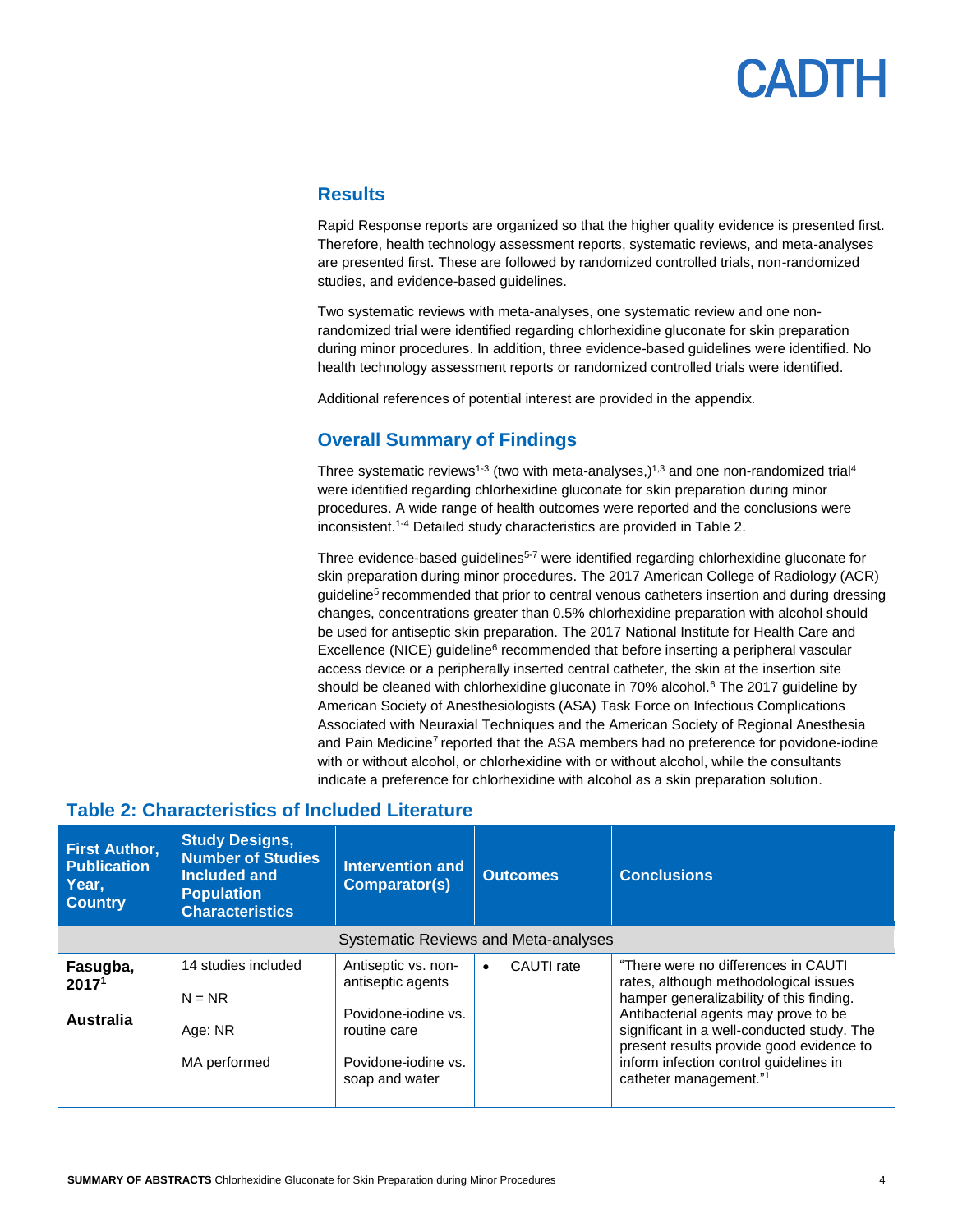| <b>First Author,</b><br><b>Publication</b><br>Year,<br><b>Country</b> | <b>Study Designs,</b><br><b>Number of Studies</b><br><b>Included and</b><br><b>Population</b><br><b>Characteristics</b>    | <b>Intervention and</b><br><b>Comparator(s)</b>                                                                                                                                                    | <b>Outcomes</b>                                                                                      | <b>Conclusions</b>                                                                                                                                                                                                                                                                                                                                                                                                                                                                                                                                                                                                                                                                                                                                                                                                                       |
|-----------------------------------------------------------------------|----------------------------------------------------------------------------------------------------------------------------|----------------------------------------------------------------------------------------------------------------------------------------------------------------------------------------------------|------------------------------------------------------------------------------------------------------|------------------------------------------------------------------------------------------------------------------------------------------------------------------------------------------------------------------------------------------------------------------------------------------------------------------------------------------------------------------------------------------------------------------------------------------------------------------------------------------------------------------------------------------------------------------------------------------------------------------------------------------------------------------------------------------------------------------------------------------------------------------------------------------------------------------------------------------|
|                                                                       |                                                                                                                            | Chlorhexidine vs.<br>water<br>Povidone-iodine vs.<br>saline<br>Povidone-jodine vs.<br>water<br>Green soap and<br>water <sup>a</sup> vs. routine<br>care<br>Antibacterial agent<br>vs. routine care |                                                                                                      |                                                                                                                                                                                                                                                                                                                                                                                                                                                                                                                                                                                                                                                                                                                                                                                                                                          |
| Cooper,<br>2016 <sup>2</sup><br>UK                                    | 3 RCTs included<br>$N = 107$<br>Age: NR                                                                                    | Water vs.<br>chlorhexidine<br>solution                                                                                                                                                             | Incidence of<br>$\bullet$<br>asymptomatic<br>bacteriuria<br>Symptomatic<br>$\bullet$<br><b>CAUTI</b> | "(T)here was no statistically significant<br>difference in the incidence of<br>asymptomatic bacteriuria at 7 days (RR<br>0.80, 95% CI 0.42 to 1.52) between people<br>receiving water or chlorhexidine solution<br>for periurethral cleansing at the time of<br>catheter replacement. However, none of<br>the 16 participants developed a<br>symptomatic CAUTI at day 14." <sup>2</sup>                                                                                                                                                                                                                                                                                                                                                                                                                                                  |
| Lai, $2016^3$<br><b>Malaysia</b>                                      | 13 studies included<br>12 studies contributed<br>data<br>$N = 3446$ central<br>venous catheters<br>Age: NR<br>MA performed | Chlorhexidine<br>solution vs.<br>povidone-iodine<br>solution                                                                                                                                       | Catheter-<br>$\bullet$<br>related BSI<br>Mortality<br>$\bullet$                                      | "It is not clear whether cleaning the skin<br>around CVC insertion sites with antiseptic<br>reduces catheter related blood stream<br>infection compared with no skin cleansing.<br>Skin cleansing with chlorhexidine solution<br>may reduce rates of CRBSI and catheter<br>colonisation compared with cleaning with<br>povidone iodine. These results are based<br>on very low quality evidence, which means<br>the true effects may be very different.<br>Moreover these results may be influenced<br>by the nature of the antiseptic solution (i.e.<br>aqueous or alcohol-based). Further RCTs<br>are needed to assess the effectiveness<br>and safety of different skin antisepsis<br>regimens in CVC care; these should<br>measure and report critical clinical<br>outcomes such as sepsis, catheter-related<br>BSI and mortality."3 |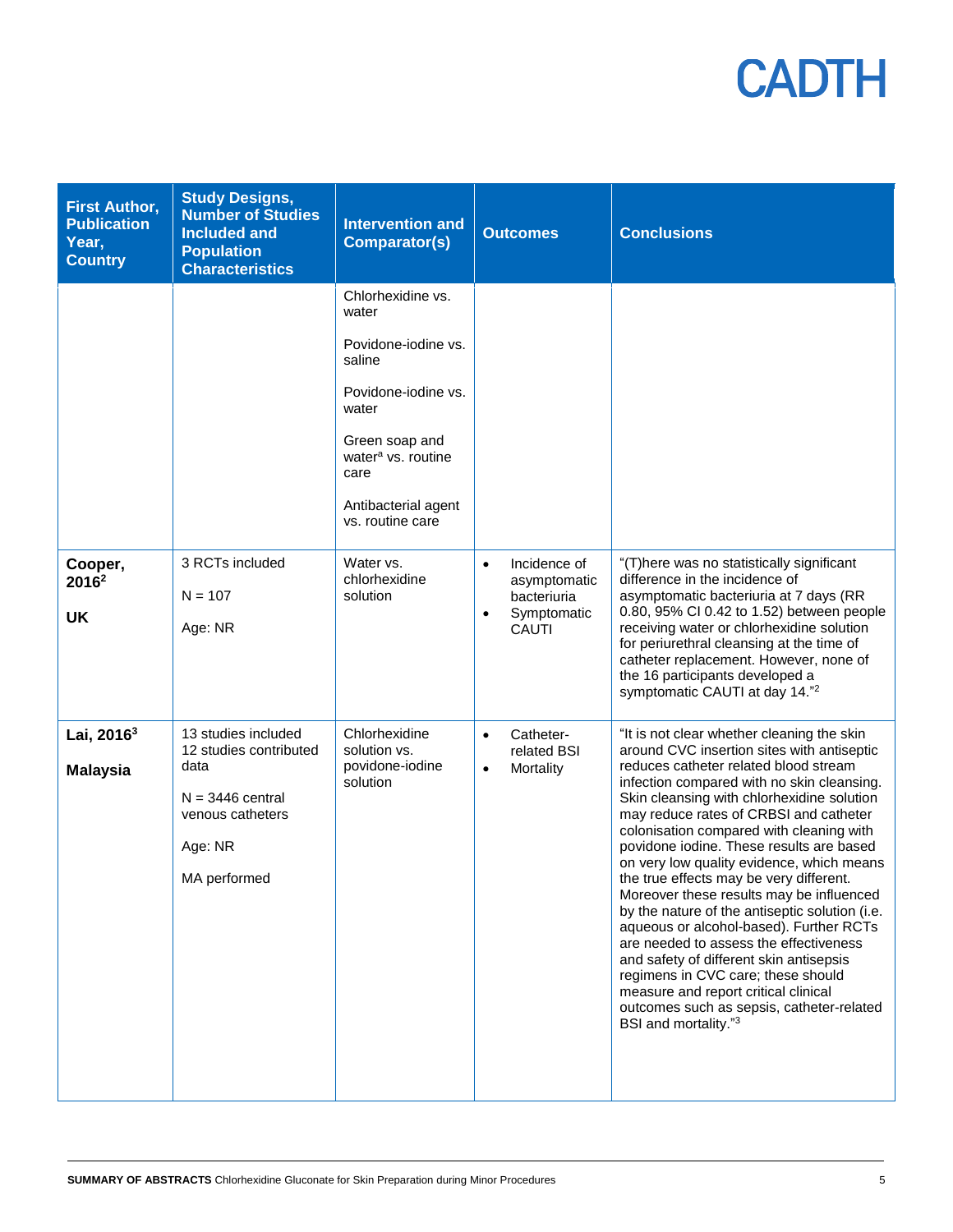| <b>First Author,</b><br><b>Publication</b><br>Year,<br><b>Country</b> | <b>Study Designs,</b><br><b>Number of Studies</b><br>Included and<br><b>Population</b><br><b>Characteristics</b> | <b>Intervention and</b><br>Comparator(s)                   | <b>Outcomes</b> | <b>Conclusions</b>                                                                                                                                                                                                                                                                       |  |  |
|-----------------------------------------------------------------------|------------------------------------------------------------------------------------------------------------------|------------------------------------------------------------|-----------------|------------------------------------------------------------------------------------------------------------------------------------------------------------------------------------------------------------------------------------------------------------------------------------------|--|--|
| Non-Randomized Studies                                                |                                                                                                                  |                                                            |                 |                                                                                                                                                                                                                                                                                          |  |  |
| Kao, 2014 <sup>4</sup><br>Taiwan                                      | $N = 893$<br>$n = 396$ iodine<br>$n = 497$ chlorhexidine<br>Age: NR                                              | Standard catheter<br>vs. silver-alloy<br>hydrogel catheter | <b>PABSI</b>    | "Chlorhexidine topical skin disinfection<br>may prevent PABSI caused by Gram-<br>positive bacteria in patients with solid<br>cancers. The nonsignificant effect on<br>preventing overall PABSI may be<br>attributed to the high incidence of Gram-<br>negative bacteria related PABSI."4 |  |  |

BSI = blood stream infection; CAUTI = catheter-associated urinary tract infection; CI = confidence interval; CRBSI = catheter-related blood stream infection; CSD = caesarean section deliveries; CVC = central venous catheter; MA = meta-analysis; NR = not reported; PABSI = Port-A associated blood stream infection; RCT = randomized controlled trial; RR = risk ratio; UK = United Kingdom; vs. = versus.

<sup>a</sup> Composition of green soap not reported in abstract

### **References Summarized**

#### Health Technology Assessments

No literature identified.

#### Systematic Reviews and Meta-analyses

- 1. Fasugba O, Koerner J, Mitchell BG, Gardner A. Systematic review and meta-analysis of the effectiveness of antiseptic agents for meatal cleaning in the prevention of catheterassociated urinary tract infections. *J Hosp Infect*. 2017 Mar;95(3):233-242. [PubMed: PM27986361](http://www.ncbi.nlm.nih.gov/pubmed/27986361)
- 2. Cooper FP, Alexander CE, Sinha S, Omar MI. Policies for replacing long-term indwelling urinary catheters in adults. *Cochrane Database Syst Rev*. 2016 Jul 26;7:Cd011115. [PubMed: PM27457774](http://www.ncbi.nlm.nih.gov/pubmed/27457774)
- 3. Lai NM, Lai NA, O'Riordan E, Chaiyakunapruk N, Taylor JE, Tan K. Skin antisepsis for reducing central venous catheter-related infections. *Cochrane Database Syst Rev*. 2016 Jul 13;7:Cd010140. [PubMed: PM27410189](http://www.ncbi.nlm.nih.gov/pubmed/27410189)

#### Randomized Controlled Trials

No literature identified.

#### Non-Randomized Studies

4. Kao HF, Chen IC, Hsu C, et al. Chlorhexidine for the prevention of bloodstream infection associated with totally implantable venous ports in patients with solid cancers. Support Care Cancer. 2014 May;22(5):1189-1197. [PubMed: PM24384684](http://www.ncbi.nlm.nih.gov/pubmed/24384684)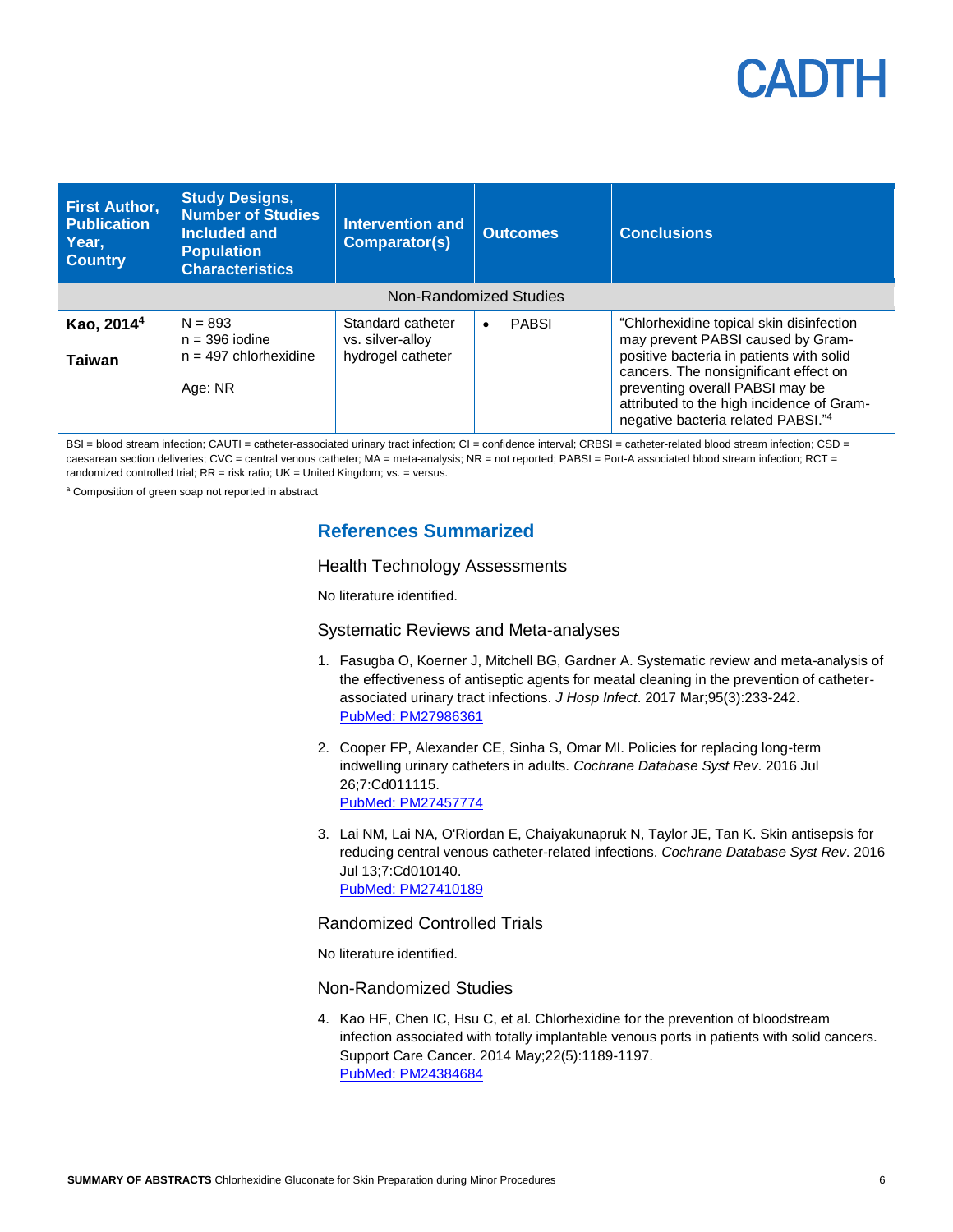#### Guidelines and Recommendations

- 5. ACR Appropriateness Criteria, Radiologic Management of Central Venous Access. Reston (VA): American College of Radiology. 2017; <https://acsearch.acr.org/docs/3094281/Narrative> Accessed 2019 May 31 *See: Insertion technique and maintenance*
- 6. National Institute for Health Care and Excellence. Healthcare-associated infections: prevention and control in primary and community care. (NICE clinical guideline CG139). 2012, updated 2017; <https://www.nice.org.uk/guidance/cg139> Accessed 2019 May 31 See 1.4.3 Vascular access device site care
- 7. Practice advisory for the prevention, diagnosis, and management of infectious complications associated with neuraxial techniques: An updated report by the American Society of Anesthesiologists Task Force on Infectious Complications Associated with Neuraxial Techniques and the American Society of Regional Anesthesia and Pain Medicine. Anesthesiology. 2017;126(4):585-601. [http://anesthesiology.pubs.asahq.org/article.aspx?articleid=2599857&\\_ga=2.94795028.](http://anesthesiology.pubs.asahq.org/article.aspx?articleid=2599857&_ga=2.94795028.965828330.1542314834-2719544.1542314834) [965828330.1542314834-2719544.1542314834](http://anesthesiology.pubs.asahq.org/article.aspx?articleid=2599857&_ga=2.94795028.965828330.1542314834-2719544.1542314834) Accessed 2019 May 31 *See: Selection of antiseptic solution*